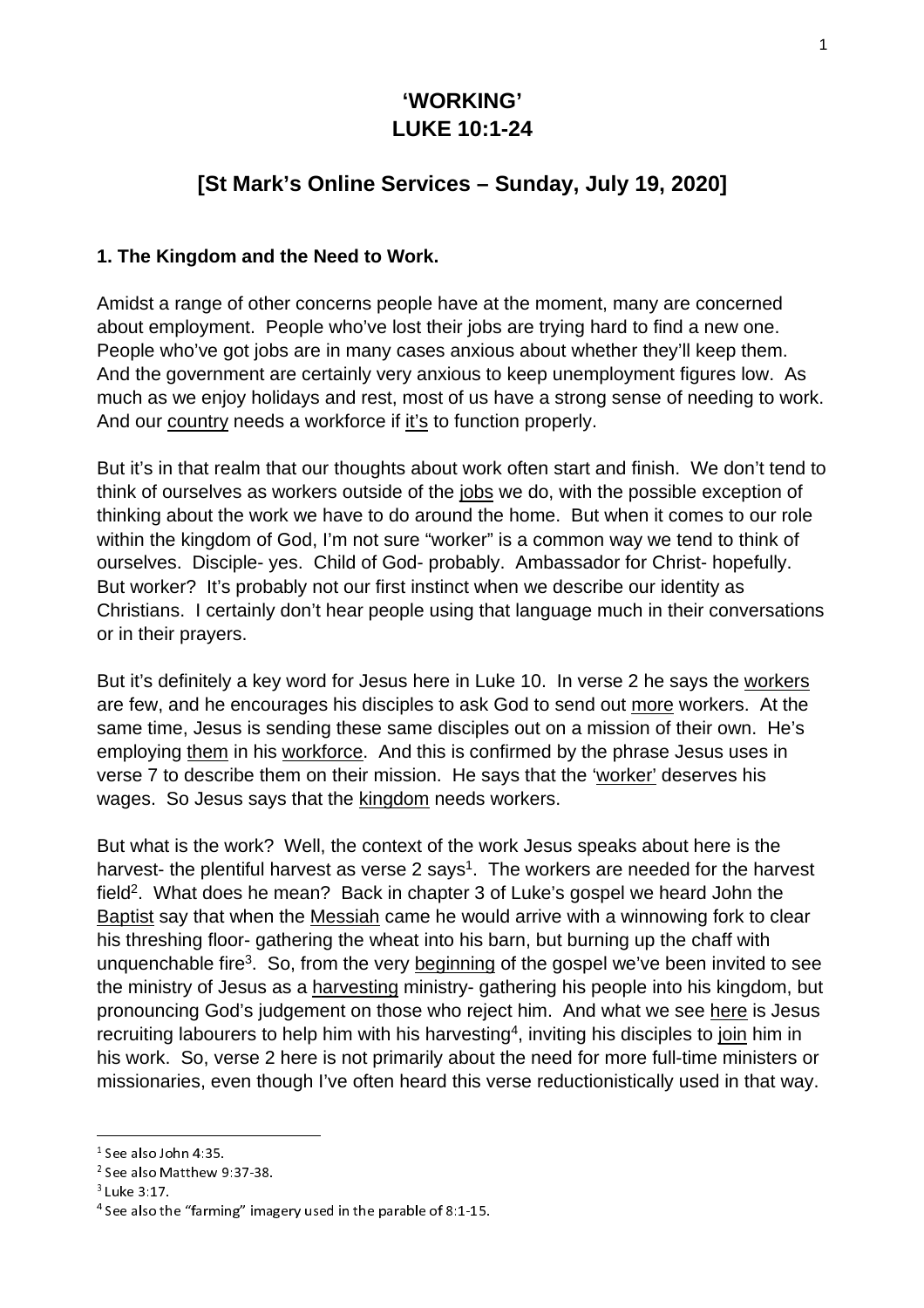No- verse 2 is primarily a verse about Jesus recruiting all his followers to share in his work. It's a verse about disciples learning to do what disciples are meant to do.

And that's what we're going to think together about this morning/evening. What does it mean for us to follow Jesus by working for him? And our passage falls fairly neatly into two sections: the sending out- verses 1-16, and then the coming back- verses 17-24. So let's consider each in turn.

# **2. The Sending Out (vv.1-16).**

Verses 1-16 are all about Jesus sending out a large group of disciples- 72 it seems<sup>5</sup>. At the start of Luke 9 we hear about Jesus sending out the 12 apostles on a similar mission. But now Jesus employs a wider group of his disciples to help him. And, as verse 1 tells us, they were sent in pairs to the places Jesus himself was about to go. They were preparing the way for him- like little John the Baptists. It couldn't be clearer that they are working for Jesus in the ministry of Jesus. It's his harvest. He's sending them. They do what he needs them to do. And so they go to do what Jesus does, just like the 12 did in chapter 9- to heal the sick<sup>6</sup>, and to proclaim the kingdom<sup>7</sup>. They are to imitate Jesus' compassion, and they are to be heralds of Jesus' message<sup>8</sup>. And they are to engage in their work prayerfully- verse 2, asking the Lord of the harvest to multiply disciples as they play their part. They are also to engage in the work with undistracted focus- verse 4, not worrying about how God will provide for them. And in this way Jesus echoes the hard sayings Luke collected together at the end of chapter 9. To follow Christ is to leave lesser preoccupations behind and to give oneself heart and soul to the supremely important work of his kingdom<sup>9</sup>.

But, given that Jesus' harvest involves both gathering wheat and burning chaff, it's unsurprising that he also teaches his disciples to expect varied and opposite reactions as they prepare the way for him. So, he says, they should expect some to welcome them, and others to reject them. And it seems to me that these contrasting responses are at the heart of these first sixteen verses, so I want to focus our attention here.

# **- the expectation of welcome**

To begin with, Jesus teaches his disciples to expect some to welcome them. To begin with, when he says in verse 2 that the harvest is plentiful it seems to imply that there's reason to expect the sowing of the kingdom seed to bear fruit<sup>10</sup>. And, as you may know,

 <sup>5</sup> As the NIV footnote indicates there is a textual variant that suggests there were only 70- but very little hangs on<br>he precise number.<br>Verse 9.<br>See also 9.<br>he Wilson's PST commenters (p.110) be belafully describes four fec the precise number.<br><sup>6</sup> Verse 9.

 $<sup>7</sup>$  See also 9.</sup>

<sup>&</sup>lt;sup>7</sup> See also 9.<br><sup>8</sup> In Wilcock's BST commentary (p.119) he helpfully describes four features of the ministry the 72 are called to: toil<br>( 2) description of the state of the state of the state of the state of the state of t

<sup>9</sup> See 9:57-62.<br><sup>9</sup> See 9:57-62.<br><sup>10</sup> There is a question to be asked here about whether Jesus' comments about the<br>understood to describe simply that historical moment he was in. I don't think that 10 There is a question to be asked here about whether Jesus' comments about the plentiful harvest should be understood to describe simply that historical moment he was in. I don't think that's impossible (notwithstanding<br>that Christians/commentators/preachers rarely seem to consider that possibility). However, since I think the harvest' refers broadly to the whole work of Christ (rather than just the gathering of new believers- the 'wheat' as<br>"harvest' refers broadly to the whole work of Christ (rather than just the gathering of new believers- th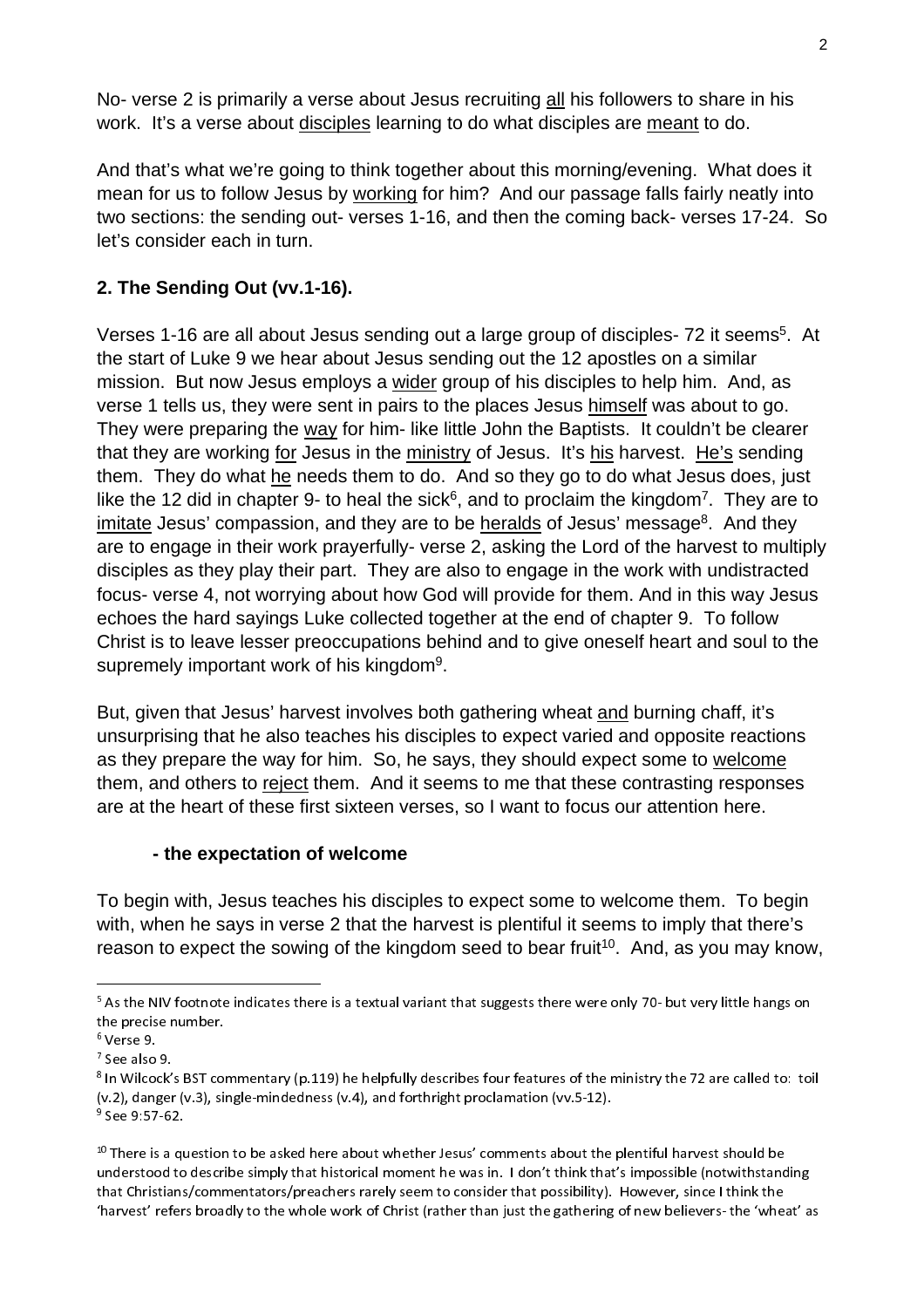Luke is very interested in how the message of the kingdom is for everyone. It's not just for the Jews, but for Gentiles too. It's not just for the religious, but for the irreligious. It's not just for the rich, but also for the poor. It's for 'all people'<sup>11</sup>.

And Jesus says that as they go ahead of him it will become plain to them where the fruitful soil lies because those inclined to receive Jesus' message will be those inclined to receive them. There is a link here between hospitality and salvation. Verses 5-6 talk about those who welcome the blessing of peace which the disciples will utter. Such people will welcome the disciples into their homes because they are themselves children of peace<sup>12</sup>.

And when they are welcomed like this, Jesus encourages his disciples to stay in that house, to eat what they're offered, to heal the sick, and to proclaim the message: the kingdom of God has come near to you.

### **- the expectation of rejection**

Jesus teaches his disciples to expect this kind of welcome from some quarters. But he also teaches them to expect rejection. And it's his tender kindness that causes him to do so. If you have to do a task for someone that's pretty straightforward then you're generally happy to jump into it without the need to read any fine-print as it were. But if you need to do something for someone and it's going to be difficult in some way then you always appreciate a heads-up, some prior warning. No-one likes to be caught by unpleasant surprise. It's kind of the task-giver to properly prepare the task-doer. And so it is here. Jesus loves his disciples enough tell it to them straight. Verse 3.

[Read 10:3]

It's not an encouraging picture at all, really. As one commentator plainly summarises it: 'the simile points to both danger and helplessness'13. And that's not a good combination is it? It's kind of manageable to be in danger if you can combat it in some way. It's also OK to be weak as long as you're not endangered. But to be both endangered and helpless can be terrifying. It means you're entirely dependent on someone else to help you. So it's good, isn't it, that those who work for Jesus have the Lord of the Harvest in their corner!

But, of course, it's not just in verse 3 that Jesus prepares his disciples for the risks of rejection. It's also in verse 10 and following. He says in verse 8 and 9 that some will welcome them and open their homes to them. Then verse 10.

[Read 10:10-11]

j.

it were), it seems most likely to me that it's a word primarily about the scope of the work. Clearly there is still much work to be done today, and it's in this sense that I think the harvest remains plentiful.<br><sup>11</sup> See 3:6.

 $12$  The Greek of verse 6a reads: 'and if there is a son of peace there  $\dots'$ 

<sup>&</sup>lt;sup>13</sup> Leon Morris, Luke (Tyndale), p.199.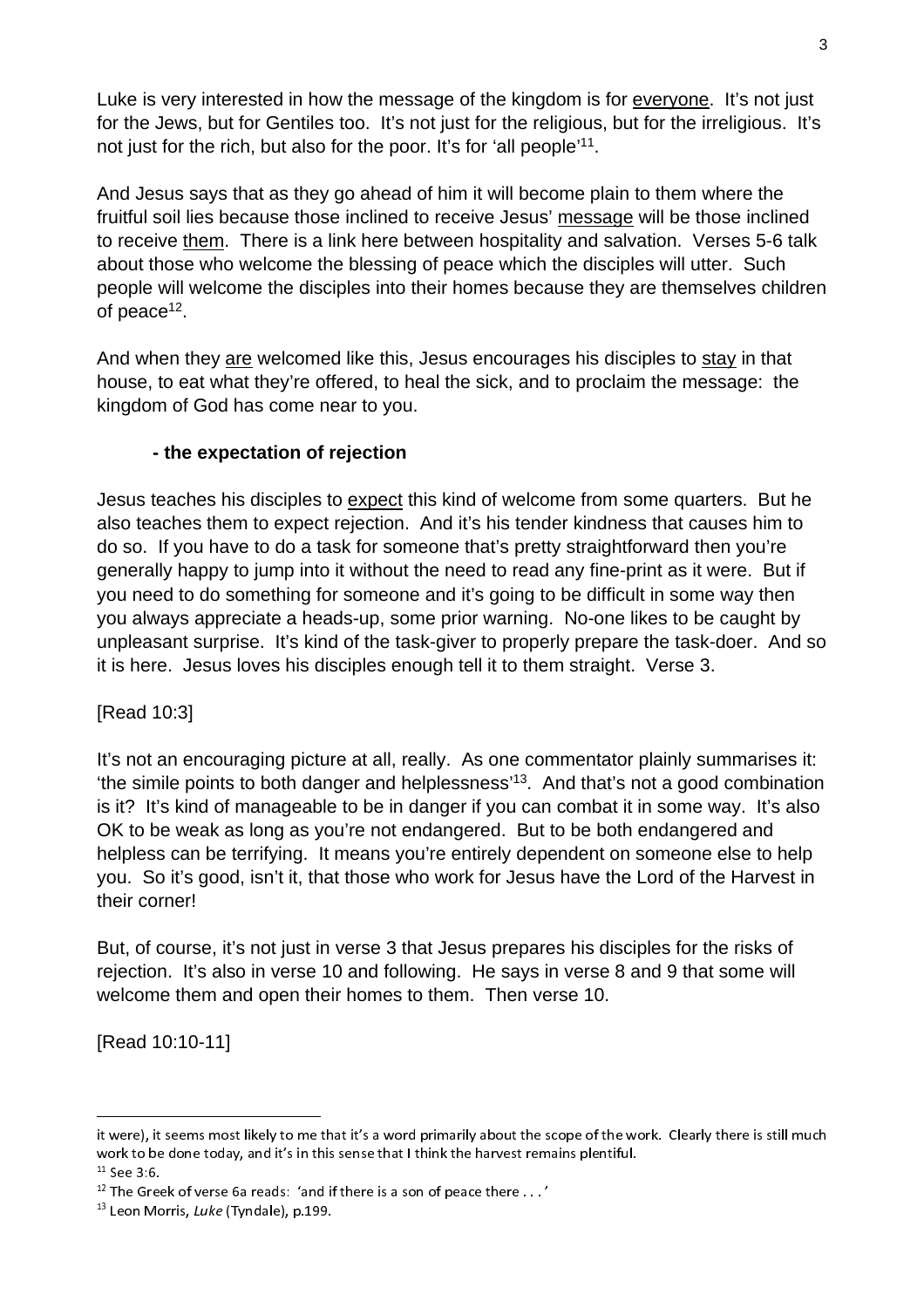Do you notice that the message the disciples bring to those who reject them is very similar to the message they bring to those who welcome them? Verse 11 and verse 9 are almost identical. Except in verse 9 the message for those who receive the disciples is that the kingdom of God has come near 'to you'. In verse 11 it's just that the kingdom of God has come near. Fullstop. I suspect that difference is meant to be very significant. The Lordship of Jesus is the reality that all must contend with. Of course, for those who believe, the Lordship of Jesus is a reality to rest in- the kingdom of God has come near to you. But for those who don't believe, the Lordship of Jesus is a reality to be fear- the kingdom of God has come near!

And from verses 12-15, Jesus underlines this very point. Sodom was absolutely decimated by God's judgement. But it will be far worse for those who reject Jesus when their day of judgement comes. The people of Tyre and Sidon were stubborn and unrepentant but even they, says Jesus, would have bent their knee when they saw the incredible miracles Jesus and his disciples performed. But not so the people of Chorazin or Bethsaida. So the judgement on Jesus' contemporaries will be worse than that which even Tyre and Sidon faced<sup>14</sup>. Their destiny, verse 17, is not the heavens, but Hades.

And that's because, by rejecting the harvest workers, they reject the harvest Lord. By rejecting Jesus' messengers, they reject Jesus. And if they reject Jesus, they likewise reject the one who sent him. Verse 16.

#### [Read 10:16]15

On the day Jesus sent out the 72 with a job to do, he wanted to make sure they expected both welcome and rejection. And even now Jesus wants his disciples to be armed with these twin expectations. All who do the work of Christ will encounter these polar opposites in how people respond to Christ. So Jesus helps us with these words. Do we expect rejection and suffering as we labour in the harvest? But do we also expect welcome? I suspect at different times in history it's easier to expect one of those than the other. No doubt there have been times through the centuries, and even now in some places, where the gospel seems to be welcomed more often than it's rejected. And in days like those it's vital God's people remember that it will not always be so. But at this point in history in our part of the world I suspect it's easier to believe in rejection than in welcome. And in days like these we need the words of Jesus to remind us that the Good Shepherd has sheep out there who are yet to come into the fold<sup>16</sup>. There is wheat still in the field waiting to be gathered. Some will welcome us when we come with the message of Christ's kingdom. And we ought to expect no less.

### **3. The Coming Back (vv.17-24).**

So, that's what Jesus says when the disciples are sent out. What about the words of Jesus when they all come back? Well, if the focus of verses 1-16 was a contrast

<sup>&</sup>lt;sup>14</sup> See, for example, Isaiah 23, Ezekiel 26-28. <sup>14</sup> See, for example, Isaiah 23, Ezekiel 26-28.<br><sup>15</sup> See also Matthew 10:40, John 13:20.<br><sup>16</sup> See John 10:16.

<sup>&</sup>lt;sup>15</sup> See also Matthew 10:40, John 13:20.<br><sup>16</sup> See John 10:16.

 $^{16}$  See John 10:16.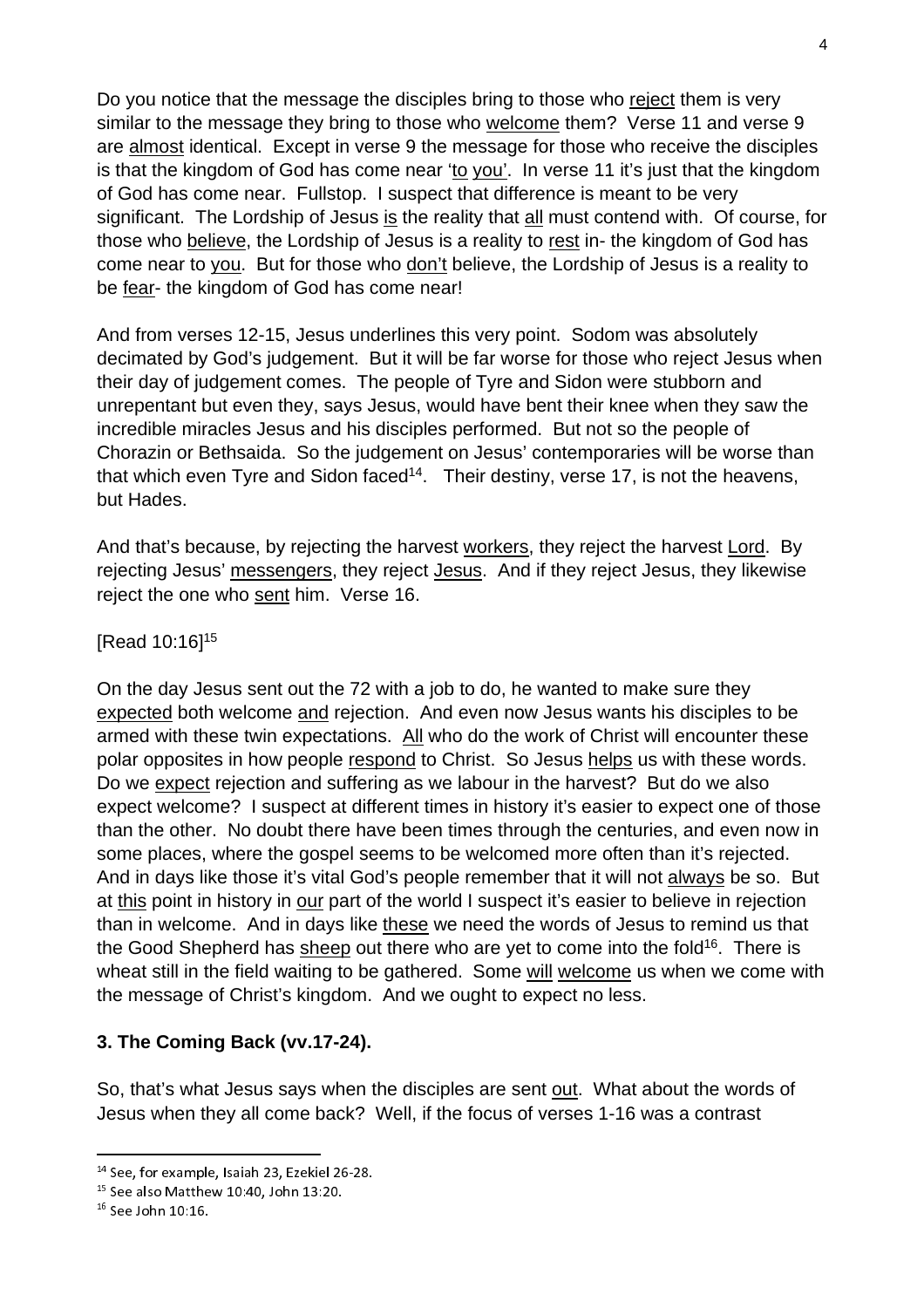between two different kinds of responses, the focus of verses 17-24 is a contrast between two different kinds of  $i$ oy<sup>17</sup>.

### **- joy in serving**

First there's the joy of the 72 disciples when they come back from their mission. It's a joy many of us would be familiar with. I can remember coming back from many a mission trip over the years and feeling elated at what God had done and how he'd used our mission team. I can also remember walking away from a night at youth group or a particularly good evening of Home Group feeling the same. It's the joy of serving Christ and knowing you're contributing to the work of the kingdom. And, again, it's very kind of God to make it so, is it not? To be sent out as lambs among wolves and to return with a bursting heart is really quite something. Given how hard it can be, it's a wonderful thing that God has made ministry so richly enjoyable! And so it was with the disciples on this occasion. Verse 17.

## [Read 10:17]

As they proclaimed the gospel and healed the sick, they had also been casting out demons. And they were amazed that they'd been able to help people in that way. Perhaps they even felt empowered by the authority Jesus had given them.

And Jesus doesn't rain on their parade. His first instinct is to acknowledge the authority they did have, although he also carefully reminds them in verse 19 that it was an authority given to them by his power and grace. But he affirms that as they were out doing his work, the harvest was advanced. And Satan's work was being unwound. I think this is the point in verse 18. As they were casting out demons Jesus could see into the heavens, and it was as if Satan was falling before his very eyes. So Jesus affirms here that he'd not only granted them power but also protection while they were doing his work<sup>18</sup>. And so he welcomes their joy.

# **- joy in seeing**

But in verses 20-24 he suggests to them another joy as well. A better joy. I don't think Jesus is really rebuking them in verse 20. It's more as if he wants to tease them into an even richer rejoicing. Perhaps if you imagine a father who hears his young daughter praying on Christmas Eve, and the girl beseeches God for lots of lollies to come her way the next day, and imagine the father smiles graciously and suggests that she might also like to pray that other family members would enjoy Christmas, and to pray with thanks for the birth of Jesus. That father is not admonishing his daughter for praying for something she's perfectly entitled to ask for. Rather, he's coaxing her to pray in a way that is more deeply attuned to the perspective of her Father in Heaven. I think this is what Jesus does here. The disciples are perfectly entitled to rejoice in their ministry and its effectiveness. But Jesus coaxes them into a joy that is more attuned to their

 $17$  Joy is undoubtedly the key theme of these verses. It's mentioned in v.17, twice in v.20, and again in v.21. <sup>17</sup> Joy is undoubtedly the key theme of these verses. It's mentioned in v.17, twice in v.20, and again in v.21.<br><sup>18</sup> Verse 19 seems to suggest that they were (and would continue to be) protected from being harmed by the<br> Enemy while they were doing the work to which they were sent. See Leon Morris' Tyndale commentary- p. 203.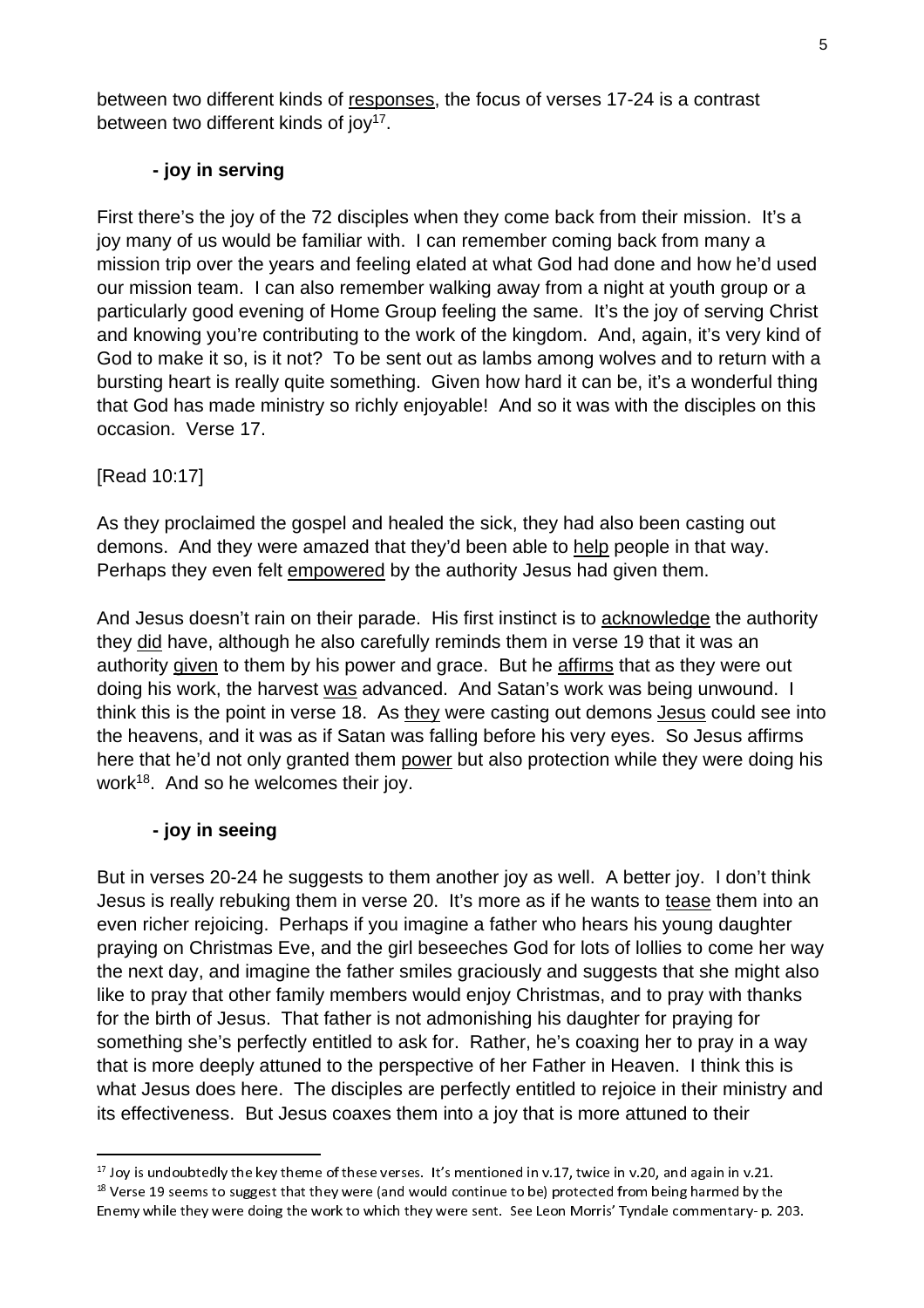Heavenly Father's perspective. He sees their good joy, but also invites them into a better one. He wants them not so much to rejoice in serving, as to rejoice in seeing.

Seeing is the way Jesus describes it in verses 23-24.

[Read 10:23-24]

Think of that! The Old Testament is full of rulers who saw God do remarkable things, and it's full of prophets who heard the voice of God unmistakeably in their ears. And yet every one of them would gladly trade places with the littlest person in Jesus' kingdom. What a thing to say! Jesus' disciples, then and now, are the envy of prophets and kings! Why? Because of what they see. Jesus. God's Messiah. The prophet of prophets and the king of kings. These disciples saw him. They heard him19. And, though differently, we still see him and hear him today.

But the seeing of verses 23-24 is equivalent to the knowing of verse 22.

[Read 10:22]

No one knows the Son like the Father does. And no one knows the Father like the Son<sup>20</sup> does. Oh- except for those to whom the Son reveals the Father. They know him. Just like the Son does. Again, this is an astonishing thing for Jesus to say. The Son shares his intimate knowledge of the Father with his disciples. Then and now. Because we see the Son, we know the Father. And we know him because Jesus has revealed him. So says verse 22. But also verse 21.

[Read 10:21]

Notice that both the Father and the Son are described as the "revealers" here. They work in unison to open the eyes of Jesus' followers so they can see his kingdom clearly. The wise and learned don't necessarily know the things of the kingdom, because they are not acquired or learnt. Rather they are revealed. Which is why even babes can have this blessing. It's a gift from God. With these words, Jesus makes grace bright. As he loves to do.

And if seeing is equivalent to knowing, and if knowing is a gift of divine initiative and grace, then it all adds up to your name being written in heaven<sup>21</sup>. Verse 20.

[Read 10:20]

<sup>19</sup> Notice that verse 24 picks up on the theme of 'listening' from verse 16. This only builds on the theme which has<br>11 April 12 April 12 April 12 April 12 April 12 April 12 April 12 April 12 April 12 April 12 April 12 Apri been highlighted throughout the gospel (especially in 8:1-15) and which will be powerfully reprised in 10:38-42.<br><sup>20</sup> Note that Jesus referring to himself as the 'Son' is very rare in the synoptic gospels. See the discussi Note that Jesus referring to himself as the 'Son' is very rare in the synoptic gospels. See the discussion of Leon

Morris in his Tyndale commentary- p.204.<br><sup>21</sup> Notice the repeated reference to the he.<br>17 which is why your name would be writt<br>heaven in verse 18, and God is the Lord of  $21$  Notice the repeated reference to the heavens here. There is the prospect of being lifted to the heavens in verse 17 which is why your name would be written in (literally) 'the heavenlies'- verse 20. But Satan also falls from heaven in verse 18, and God is the Lord of heaven in verse 20.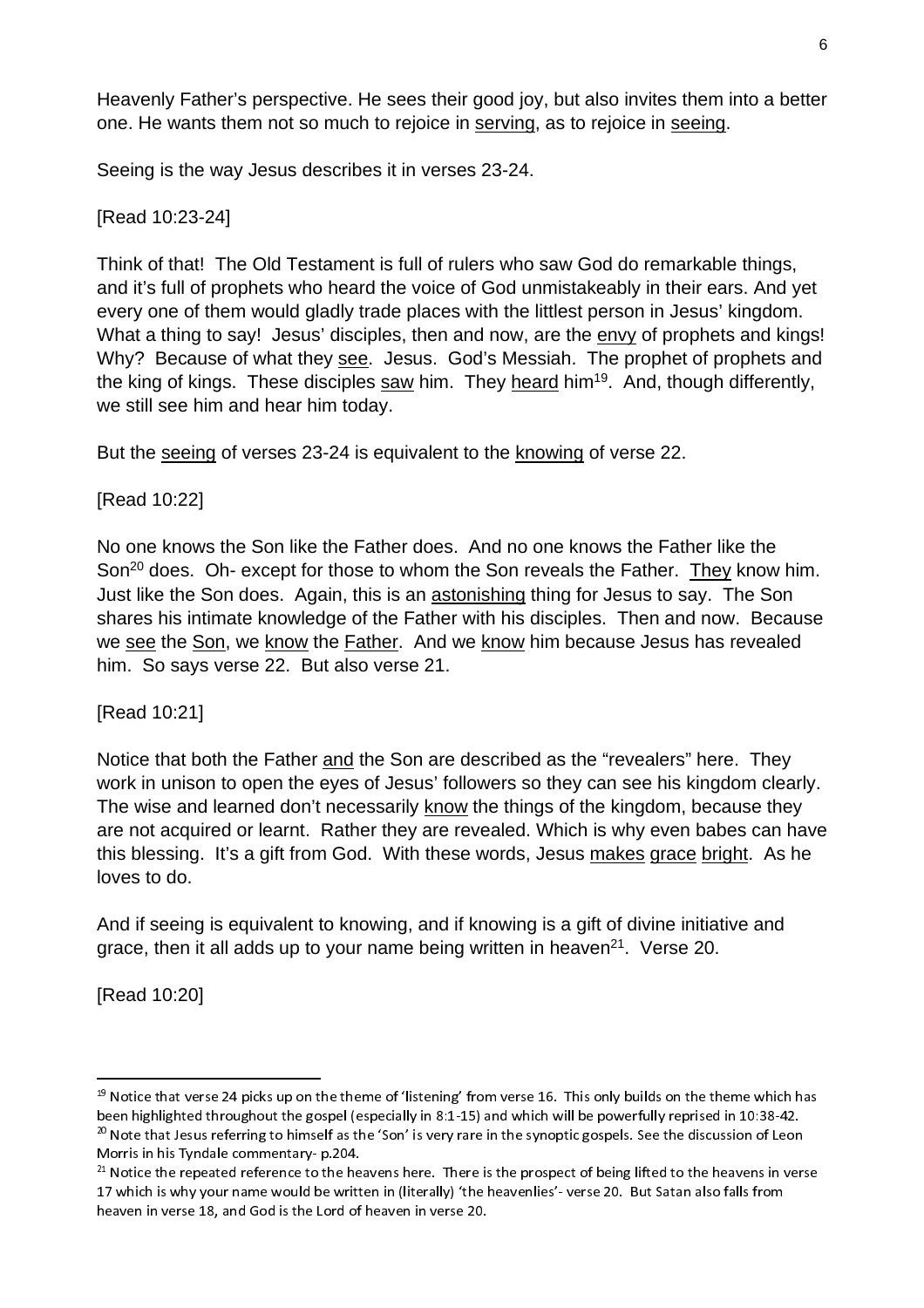Jesus is saying- there's something to rejoice in! Rejoice in your serving by all means. But there is a greater joy to be had, and Jesus wants to tease us into it- the joy of seeing, of knowing, of being the recipient of divine revelation, of having your name written in God's book and your place in heaven guaranteed. How easily confused we are about this! I've so often driven home from my mission week elated because of what God has done and how he has used us. But did not my heart have a million reasons to burst before the mission had even begun? And does it not have a million reasons to swell with joy every single hour of every single day? Jesus says it does. And he coaxes us to see that there really is no greater joy than that.

### **4. Who Am I?**

So, let me draw the threads together here. And I want to do that in each of the talks in this series by asking a question about how Jesus sees who we are. Back in Luke 9 Jesus asked his disciples: who do people say I am? Who do you say I am?<sup>22</sup> And I want to take that same question but turn it around. As we reflect on these three passages from Luke 10 I want us to turn to Jesus and ask him- who do you say I am? So that's where I want to finish today/tonight. According to Jesus, who am I? And I think the passage we've looked at this morning/evening yields two answers to that question.

#### **- a worker**

Firstly, I'm a worker. And this is as much true for you as it is for me. I'm not a worker for Jesus because I'm a full-time pastor. I'm a worker for Jesus because I'm a disciple of Jesus. To become a disciple is to embrace the master's disciple-making work. We fish for people because Jesus fishes for people. We help in the work of the harvest because harvesting is what Jesus does. Jesus calls all his disciples to share in the work of the Lord- the work, which the apostle Paul says, is never in vain<sup>23</sup>.

And what does this look like? Well, I share in the compassion of Jesus as I care for the people I meet and interact with each day. And I'm serious about the message of Jesus too so I look for opportunities to share the message with those same people. I love because Jesus loves. And I am a herald of the news about Jesus' kingdom.

But being a worker for Jesus doesn't just have implications for how I live and speak in the world. It also has implications for the way I conduct myself behind closed doors. Being a worker for Jesus means being a pray-er for Jesus' work. In fact this is the first thing Jesus says. The harvest is plentiful so get out there and share the message? No. That's not the first thing Jesus says. He says- the harvest is plentiful so pray. Ask. Ask the Lord of the harvest to multiply the workers. This will happen as more people become disciples and so join the disciple-making work. And this will happen the more Christ's people see the world as he does. If I'm worker, I'm also a pray-er. And I will pray specifically for more workers.

<sup>22</sup> Luke 9:18 + 20.<br><sup>22</sup> Luke 9:18 + 20.<br><sup>23</sup> 1 Corinthians 15:58.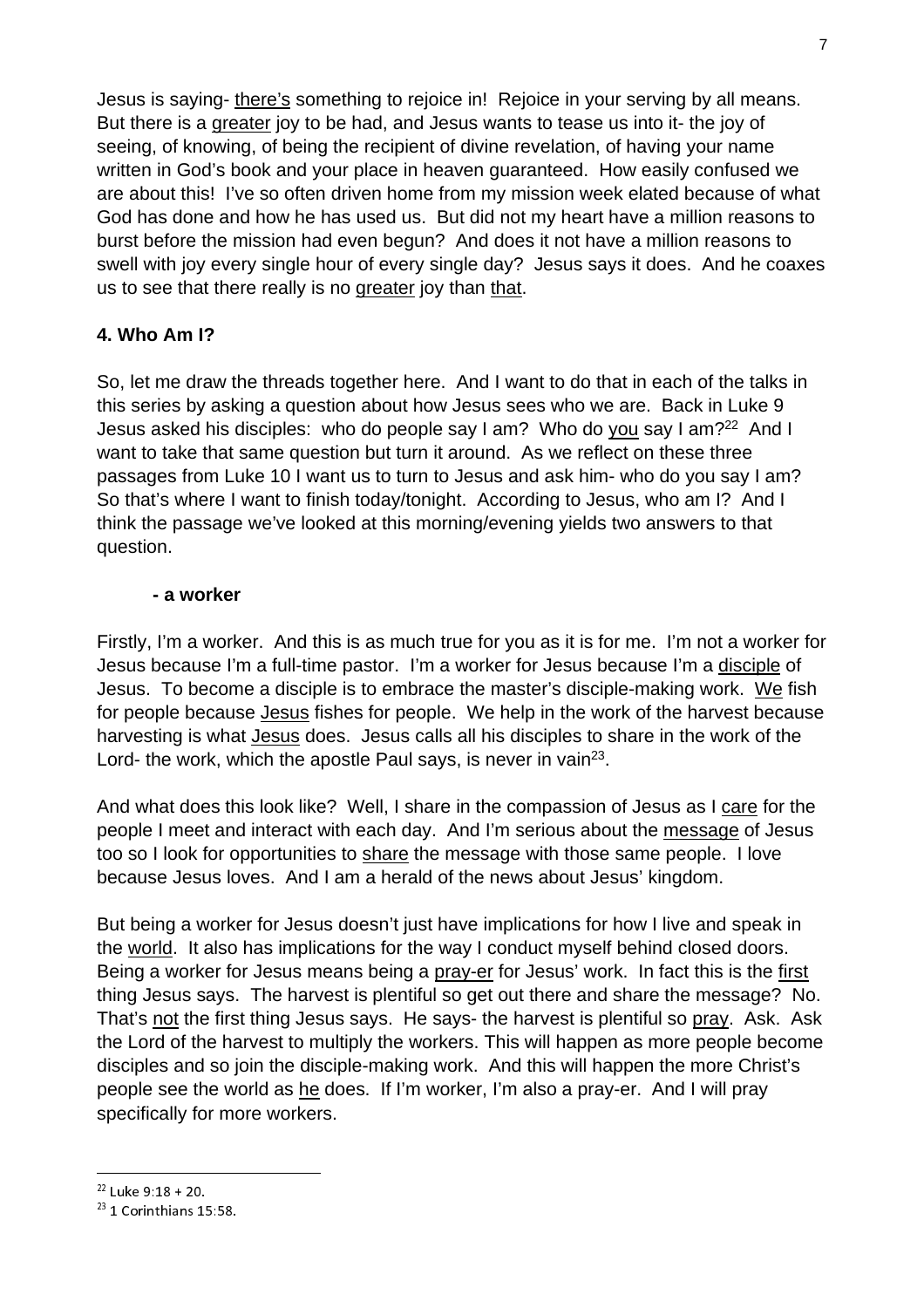But being a worker for Jesus also means loving, speaking, and praying with clear expectations. I will expect some to reject me. I will expect my prayers for some will not lead to their salvation. This is a painful thing to have to acknowledge. But Jesus teaches us to acknowledge it. And yet, I will also expect some to welcome me as I share the message of Christ's kingdom. I will expect that my prayers for some will lead to them becoming Christians. In our day, we don't find it easy to love, speak, and pray with this expectation. We see so much rejection that we are lulled into believing that's all there is. But we mustn't be. Rather, we should share the message of Jesus anticipating that some will believe it. And our prayers should be full of real hope for changed lives. We expect some to welcome us, and so to welcome Christ.

This is what it means to be a worker. And this is who I am. And if you're a disciple of Jesus then this is who you are too.

#### **- a little child**

But there's something else Jesus says about our identity in these verses too. And it's something we must not miss. I am a worker in Jesus' kingdom. But I'm also a little child. This is how Jesus refers to his disciples in verse 21, did you notice?

[Read 10:21]

I'm like a little child in Christ's kingdom because everything I have has been given to me. I'm not part of the kingdom because I'm wise. I'm not part of the kingdom because I'm learned. I'm certainly not part of the kingdom because I'm a worker in it. First and foremost I'm part of the kingdom and my name is written in heaven because the Father and the Son have revealed themselves to me. I'm part of the kingdom because grace is bright in my life.

I'm blessed. I'm the envy of prophets and kings. And so, like Jesus did in verse 21, I praise God. I praise God because it's his grace that's won this blessing for me. I praise God now and forever. I praise God, like Jesus did, with a heart full of joy through the Holy Spirit.

And this, and chiefly this, is the source of my joy. I may have days of joy because the spirits submit to me, because the mission goes well, because it's genuinely a thrilling thing to be a worker in Christ's kingdom. But I have a joy that surpasses even the most elated day as Christ's servant. It's the joy not of serving but of seeing- of seeing Jesus' glory and hearing Jesus' voice and knowing Jesus' father, and believing with assurance that my name is written in his book, and I will one day be in heaven with him. More precious to me than all the ministry I can exercise as a worker is this. That I am a little child in his kingdom.

And my personal testimony is that there has been no passage of Scripture that has shaped my sense of self more than this one. This is now my  $20<sup>th</sup>$  year of full-time ministry and this passage has made a huge difference to me over those twenty years. These words of Jesus have taught me not to find my identity in my ministry for Jesus but in who I am before God because of Jesus. I am defined not by what I do for him, but by